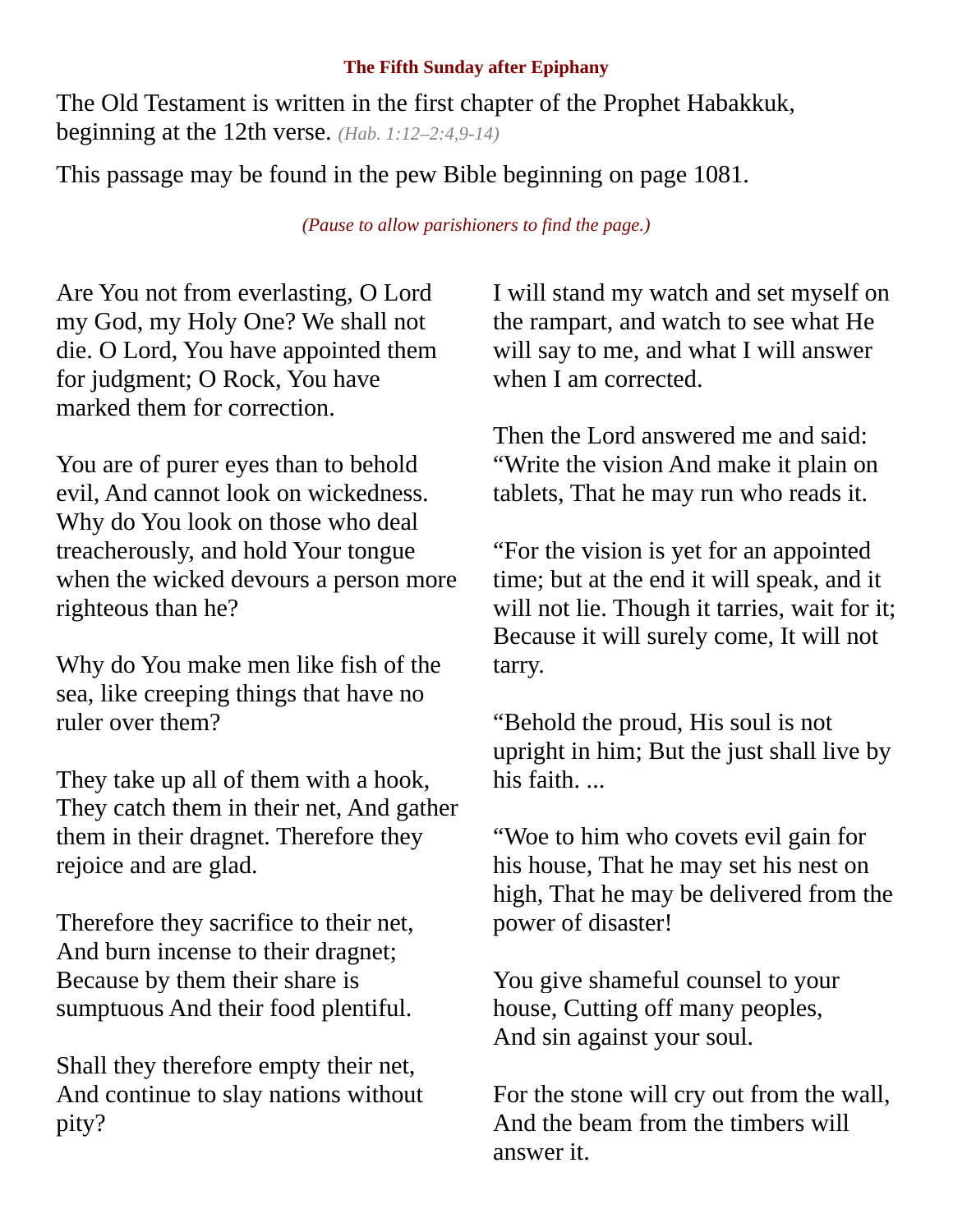"Woe to him who builds a town with bloodshed, Who establishes a city by iniquity!

Behold, is it not of the Lord of hosts That the peoples labor to feed the fire, And nations weary themselves in vain?

> *(Pause for a count of 5)* This is the word of the Lord.

"For the earth will be filled With the knowledge of the glory of the Lord, As the waters cover the sea."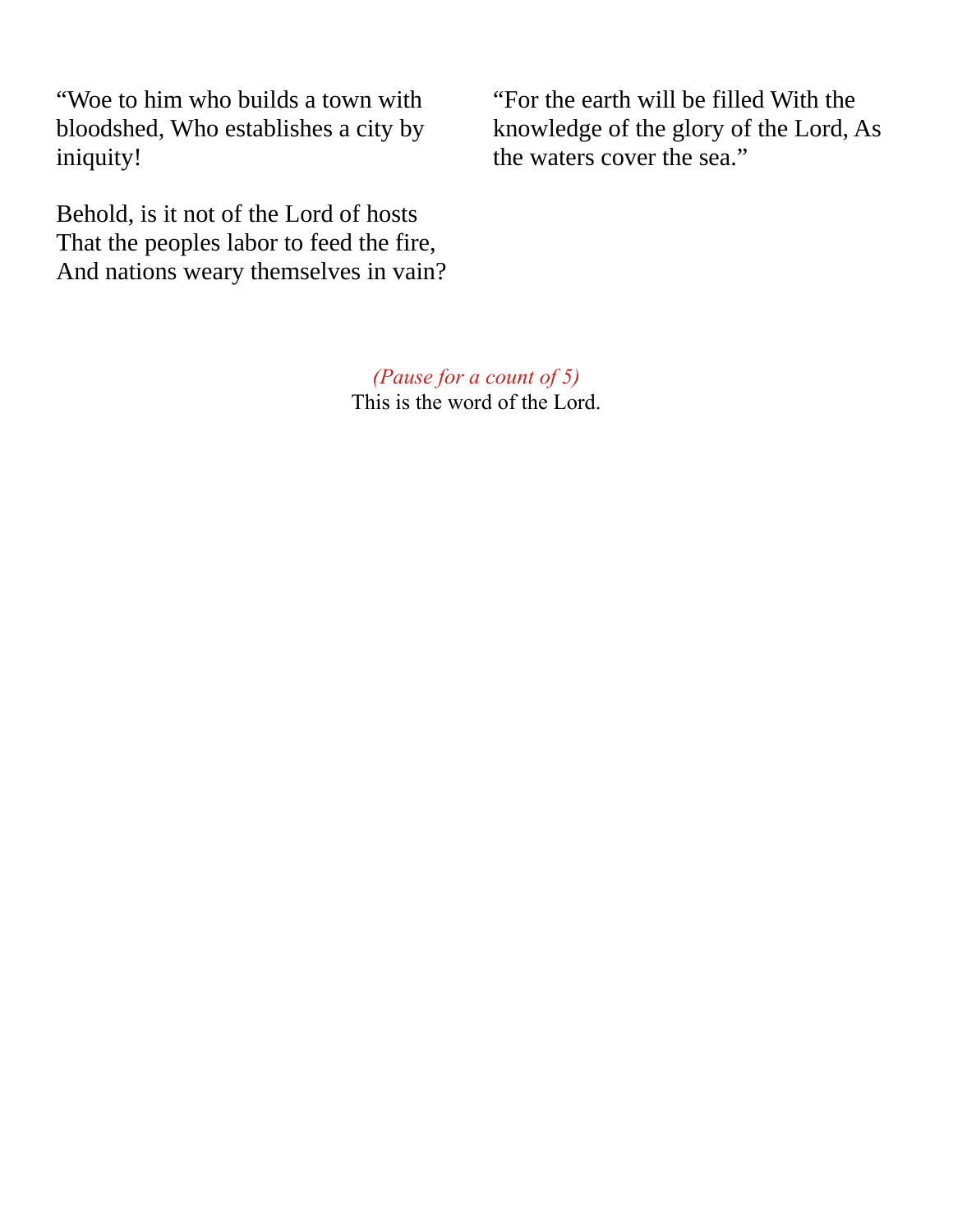## **The Fifth Sunday after Epiphany**

## **Psalm 15**

1 LORD, who shall dwell in thy tabernacle? \* or who shall rest upon thy holy hill?

2 Even he that leadeth an uncorrupt life, \* and doeth the thing which is right, and speaketh the truth from his heart.

3 He that hath used no deceit in his tongue, nor done evil to his neighbour, \* and hath not slandered his neighbour.

4 He that setteth not by himself, but is lowly in his own eyes, \* and maketh much of them that fear the Lord.

5 He that sweareth unto his neighbour, and disappointeth him not, \* though it were to his own hindrance.

6 He that hath not given his money upon usury, \* nor taken reward against the innocent.

7 Whoso doeth these things \* shall never fall.

*Glory be…*